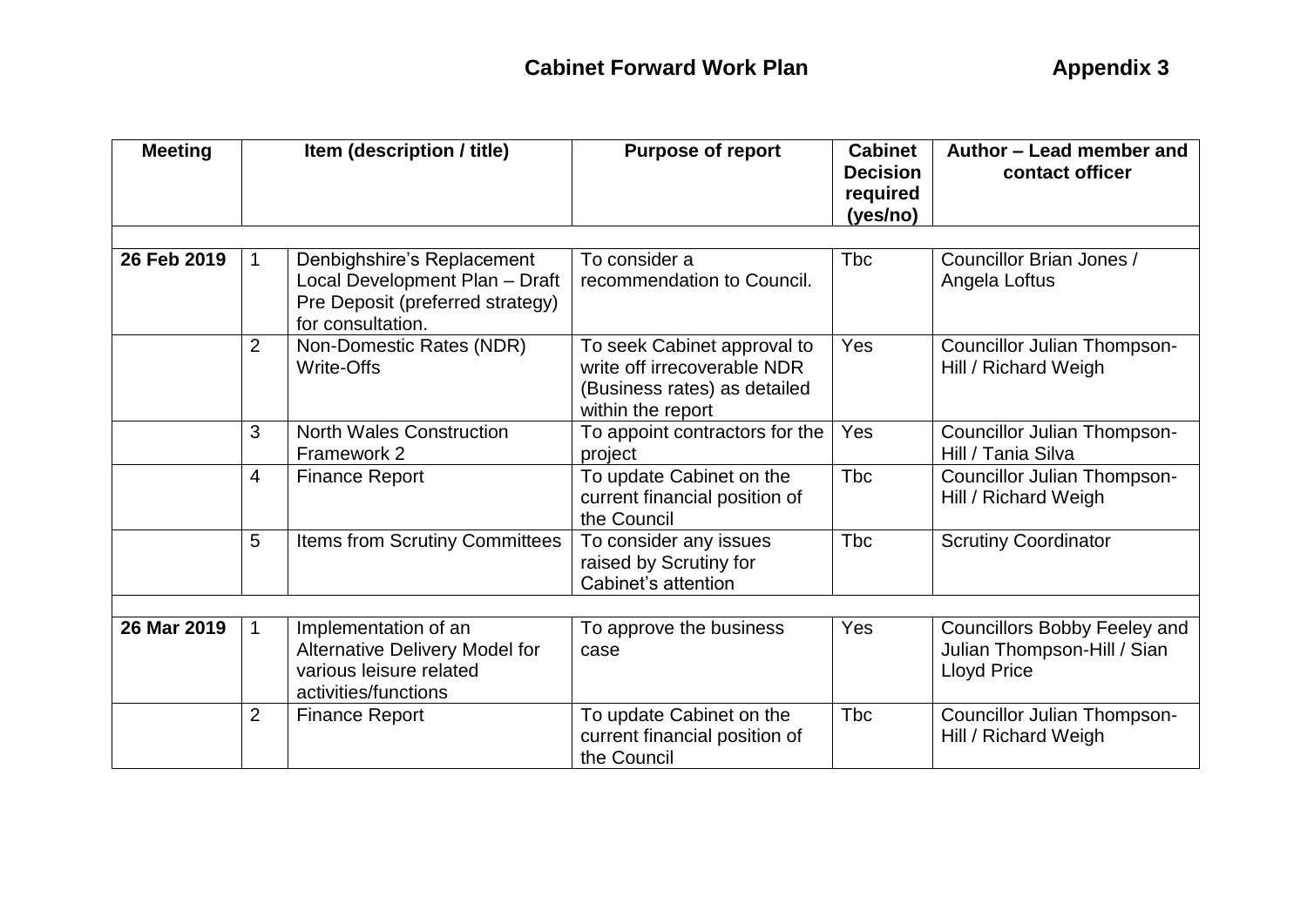| <b>Meeting</b> | Item (description / title) |                                                  | <b>Cabinet</b><br><b>Purpose of report</b><br><b>Decision</b><br>required<br>(yes/no)                 |             | Author - Lead member and<br>contact officer                |  |
|----------------|----------------------------|--------------------------------------------------|-------------------------------------------------------------------------------------------------------|-------------|------------------------------------------------------------|--|
|                | 3                          | <b>Items from Scrutiny Committees</b>            | To consider any issues<br>raised by Scrutiny for<br>Cabinet's attention                               | <b>T</b> bc | <b>Scrutiny Coordinator</b>                                |  |
|                |                            |                                                  |                                                                                                       |             |                                                            |  |
| 30 Apr 2019    | 1                          | <b>Finance Report</b>                            | To update Cabinet on the<br>current financial position of<br>the Council                              | <b>Tbc</b>  | <b>Councillor Julian Thompson-</b><br>Hill / Richard Weigh |  |
|                | 2                          | <b>Items from Scrutiny Committees</b>            | To consider any issues<br>raised by Scrutiny for<br>Cabinet's attention                               | <b>Tbc</b>  | <b>Scrutiny Coordinator</b>                                |  |
|                |                            |                                                  |                                                                                                       |             |                                                            |  |
| 28 May 2019    | $\mathbf 1$                | North Wales Growth Bid<br>Governance Agreement 2 | To approve the governance<br>arrangements in relation to<br>the implementation of the<br>growth deal. | Yes         | Councillor Hugh Evans /<br>Graham Boase / Gary<br>Williams |  |
|                | $\overline{2}$             | <b>Finance Report</b>                            | To update Cabinet on the<br>current financial position of<br>the Council                              | <b>Tbc</b>  | Councillor Julian Thompson-<br>Hill / Richard Weigh        |  |
|                | 3                          | Items from Scrutiny Committees                   | To consider any issues<br>raised by Scrutiny for<br>Cabinet's attention                               | <b>Tbc</b>  | <b>Scrutiny Coordinator</b>                                |  |
|                |                            |                                                  |                                                                                                       |             |                                                            |  |
| 25 Jun 2019    | $\mathbf{1}$               | <b>Finance Report</b>                            | To update Cabinet on the<br>current financial position of<br>the Council                              | <b>T</b> bc | <b>Councillor Julian Thompson-</b><br>Hill / Richard Weigh |  |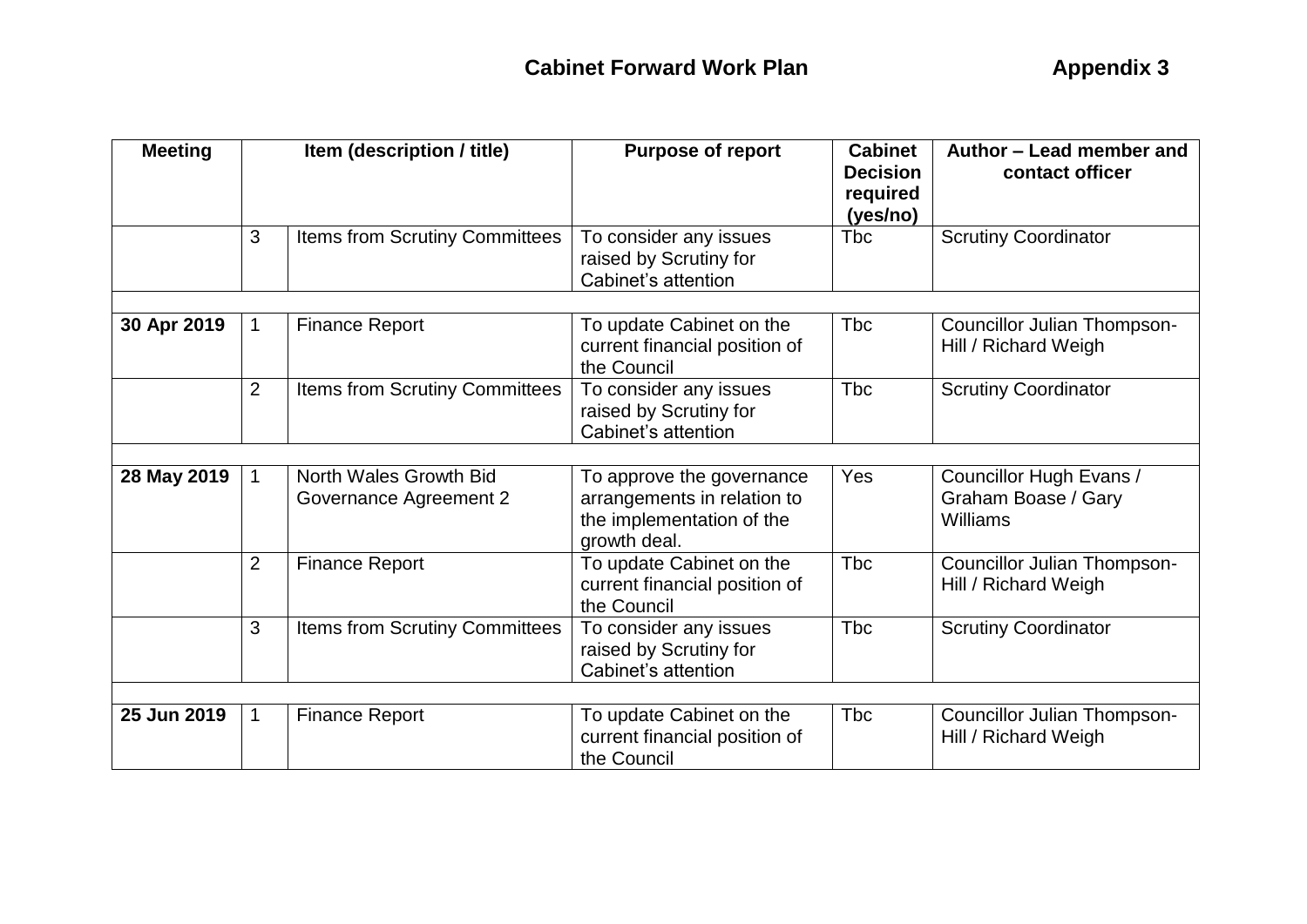| <b>Meeting</b> |                | Item (description / title)     | <b>Purpose of report</b>                                                 | <b>Cabinet</b><br><b>Decision</b><br>required<br>(yes/no) | Author - Lead member and<br>contact officer                |
|----------------|----------------|--------------------------------|--------------------------------------------------------------------------|-----------------------------------------------------------|------------------------------------------------------------|
|                | 2              | Items from Scrutiny Committees | To consider any issues<br>raised by Scrutiny for<br>Cabinet's attention  | <b>Tbc</b>                                                | <b>Scrutiny Coordinator</b>                                |
|                |                |                                |                                                                          |                                                           |                                                            |
| 30 July 2019   |                | <b>Finance Report</b>          | To update Cabinet on the<br>current financial position of<br>the Council | <b>T</b> bc                                               | <b>Councillor Julian Thompson-</b><br>Hill / Richard Weigh |
|                | $\overline{2}$ | Items from Scrutiny Committees | To consider any issues<br>raised by Scrutiny for<br>Cabinet's attention  | <b>Tbc</b>                                                | <b>Scrutiny Coordinator</b>                                |

Future Issues – date to be confirmed

| Item (description/title)               | <b>Purpose of report</b>           | <b>Cabinet Decision</b><br>required (yes/no) | Author - Lead member and<br>contact officer |
|----------------------------------------|------------------------------------|----------------------------------------------|---------------------------------------------|
| <b>Rhyl Regeneration Programme re-</b> | To support the future arrangements | Yes                                          | Councillor Hugh Evans /                     |
| launch                                 | regarding the regeneration of Rhyl |                                              | <b>Graham Boase</b>                         |
|                                        |                                    |                                              |                                             |

## *Note for officers – Cabinet Report Deadlines*

|  | etıno<br>Mee' | <br>,,, | Mє<br>шк | ---<br>76<br> | ----<br>n <i>Mer</i><br>etinc |  |
|--|---------------|---------|----------|---------------|-------------------------------|--|
|--|---------------|---------|----------|---------------|-------------------------------|--|